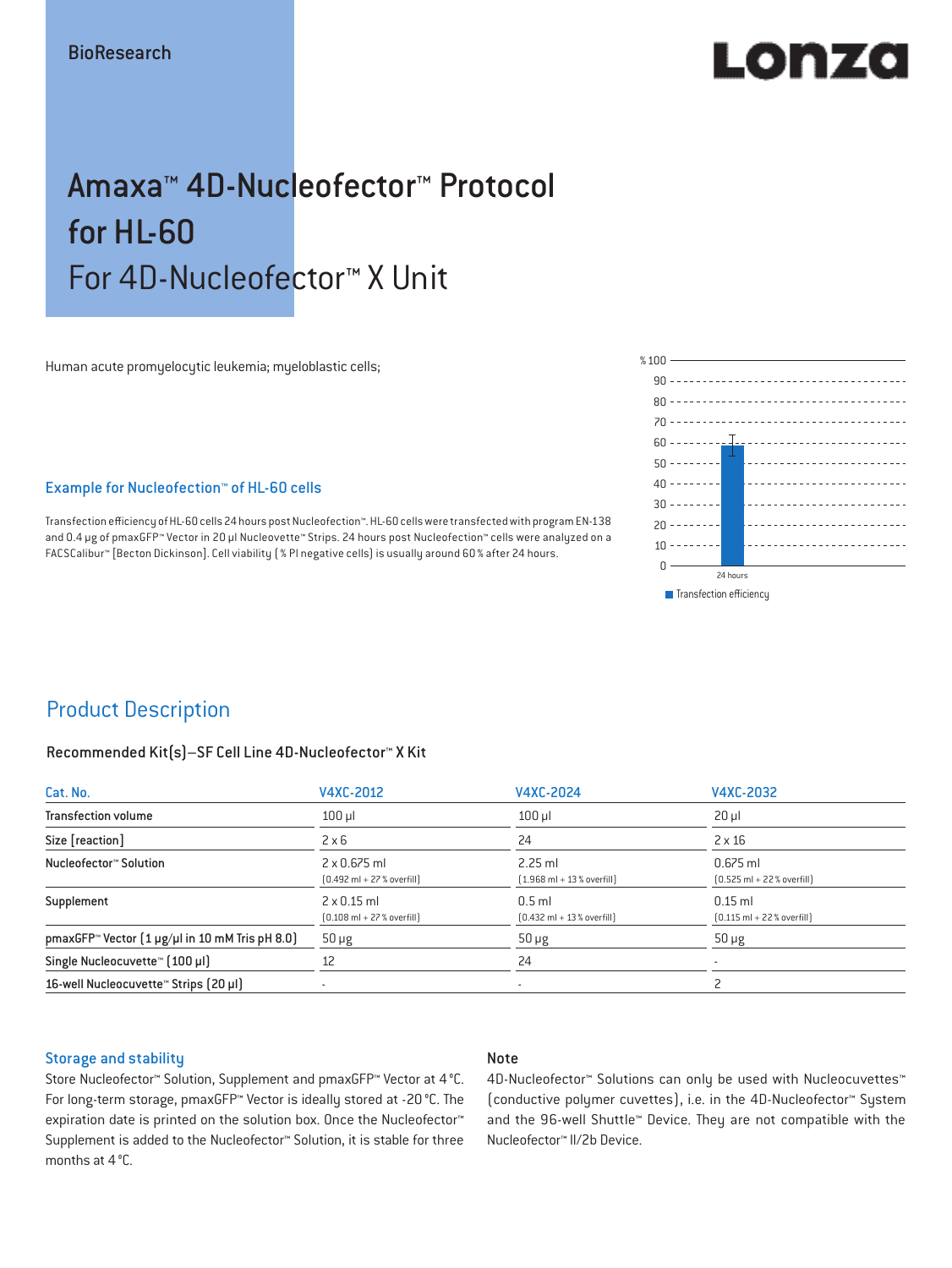## Required Material

#### Note

Please make sure that the entire supplement is added to the Nucleofector<sup>™</sup> Solution. The ratio of Nucleofector™ Solution to supplement is 4.5:1 (see table 1)

- 4D-Nucleofector™ System (4D-Nucleofector™ Core Unit and 4D-Nucleofector™ X Unit)
- Supplemented 4D-Nucleofector™ Solution at room temperature
- Supplied 100 µl single Nucleocuvette™ or 20 µl 16-well Nucleocuvette™ Strips
- Compatible tips for 20 µl Nucleocuvette™ Strips: epT.I.P.S. [US/CDN: Eppendorf North America, Cat. No. 2491.431, Rest of World: Eppendorf AG, Cat. No. 0030073.266], Matrix TallTips® [Matrix Technologies Corp., Cat. No. 7281] or LTS Tips [Rainin Instruments, LLC, Cat. No. SR-L10F, SR/SS-L250S, SR/SS-L300S]. Before using other types of pipette tips, please ensure they reach the bottom of the Nucleocuvette™ Wells without getting stuck
- Supplied pmaxGFP™ Vector, stock solution 1µg/µl

#### Note

For positive control using pmaxGFP™, dilute the stock solution to an appropriate working concentration. Further details are provided in table 3 of this Optimized Protocol. The volume of substrate solution added to each sample should not exceed 10% of the total reaction volume [2 µl for 20 µl reactions; 10 µl for 100 µl reactions).

- Substrate of interest, highly purified, preferably by using endotoxinfree kits; A260:A280 ratio should be at least 1.8
- Cell culture plates of your choice
- Culture medium: Iscove's Modified Dulbecco's Medium wih 4 mM L-glutamine adjusted to contain 1.5 g/L sodium bicarbonate, 80% ; fetal calf serum, 20%
- Prewarm appropriate volume of culture medium to 37 °C (see table 2)
- Appropriate number of cells/sample (see table 2)

## 1. Pre Nucleofection™

- 1.1 Replace media 2–3 times a week
- 1.2 Passage cells at a density of  $7-8 \times 10^5$  cells/ml. Do not use cells after passage 25 for Nucleofection™
- 1.3 Seed out  $1 \times 10^5$  cells/ml
- 1.4 Subculture 3 days before Nucleofection™
- 1.5 Cells should be grown to a density of  $5-7 \times 10^5$  cells/ml before Nucleofection™

## 2. Nucleofection™

For Nucleofection™ Sample contents and recommended Nucleofector™ Program, please refer to Table 3.

- 2.1 Please make sure that the entire supplement is added to the Nucleofector™ Solution
- 2.2 Start 4D-Nucleofector™ System and create or upload experimental parameter file (for details see device manual)
- 2.3 Select/Check for the appropriate Nucleofector™ Program (see table 3)
- 2.4 Prepare cell culture plates by filling appropriate number of wells with desired volume of recommended culture media (see table 4) and pre-incubate/equilibrate plates in a humidified 37°C/5%  $CO<sub>2</sub>$  incubator
- 2.5 Pre-warm an aliquot of culture medium to 37 °C (see table 4)
- 2.6 Prepare plasmid DNA or pmaxGFP™ Vector or siRNA (see table 3)
- 2.7 Count an aliquot of the cells and determine cell density
- 2.8 Centrifuge the required number of cells (see table 3) at 90xg for 10 minutes at room temperature. Remove supernatant completely
- 2.9 Resuspend the cell pellet carefully in room temperature 4D-Nucleofector™ Solution (see table 3)
- 2.10 Prepare mastermixes by dividing cell suspension according to number of substrates
- 2.11 Add required amount of substrates to each aliquot (max. 10 % of final sample volume)
- 2.12 Transfer mastermixes into the Nucleocuvette™ Vessels

#### Note

As leaving cells in Nucleofector™ Solution for extended periods of time may lead to reduced transfection efficiency and viability it is important to work as quickly as possible. Avoid air bubbles while pipetting.

- 2.13 Gently tap the Nucleocuvette™ Vessels to make sure the sample covers the bottom of the cuvette
- 2.14 Place Nucleocuvette™ Vessel with closed lid into the retainer of the 4D-Nucleofector™ X Unit. Check for proper orientation of the Nucleocuvette™ Vessel
- 2.15 Start Nucleofection™ Process by pressing the "Start" on the display of the 4D-Nucleofector™ Core Unit (for details, please refer to the device manual)
- 2.16 After run completion, carefully remove the Nucleocuvette™ Vessel from the retainer
- 2.17 Incubate Nucleocuvette™ 10 minutes at room temperature
- 2.18 Resuspend cells with pre-warmed medium (for recommended volumes see table 5). Mix cells by gently pipetting up and down two to three times. When working with the 100 µl Nucleocuvette™ use the supplied pipettes and avoid repeated aspiration of the sample
- 2.19 Plate desired amount of cells in culture system of your choice (for recommended volumes see table 5)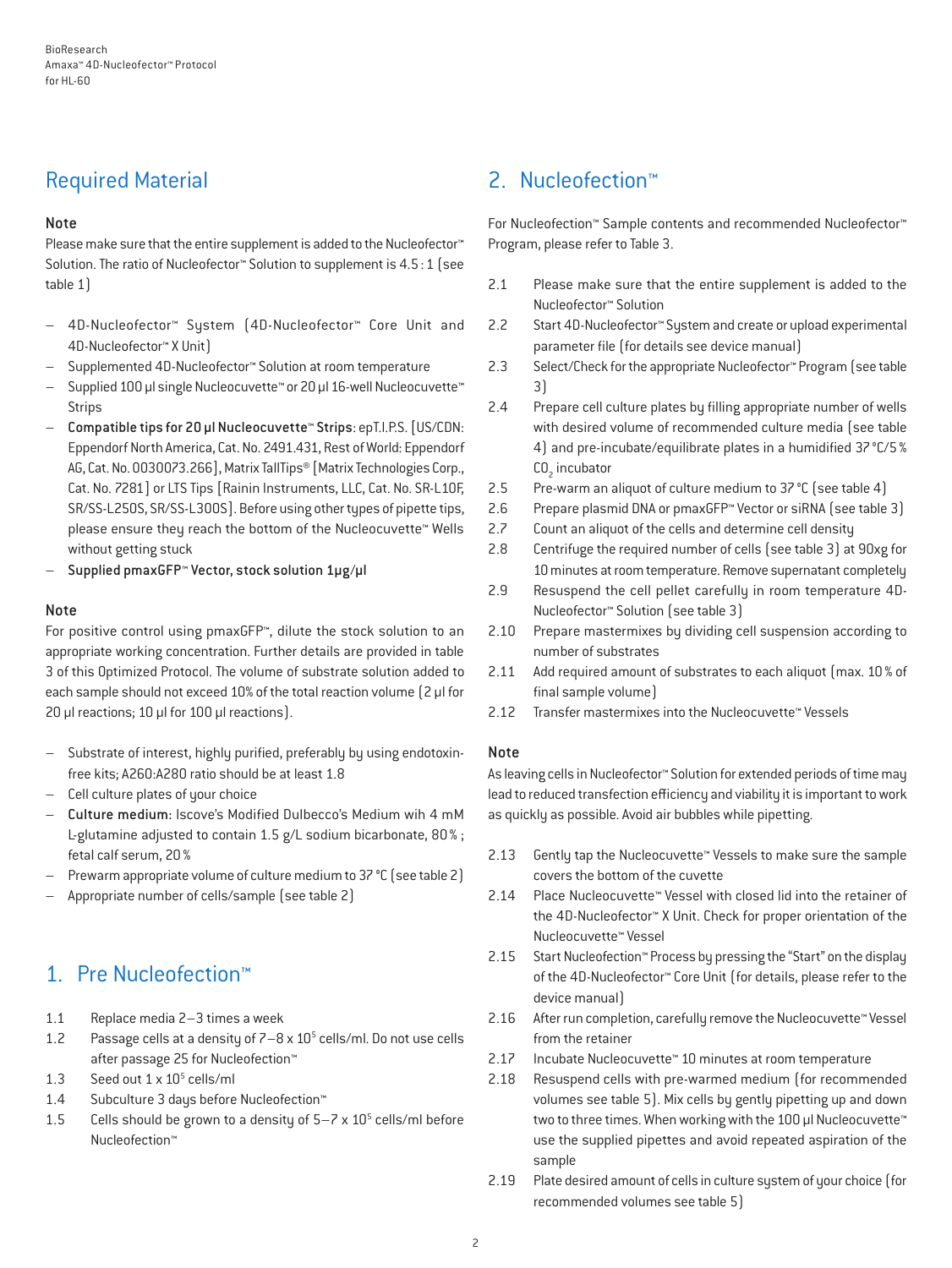## 3. Post Nucleofection™

3.1 Incubate the cells in humidified  $37^{\circ}$ C/5 % CO<sub>2</sub> incubator until analysis. Gene expression or down regulation, respectively, is often detectable after only 4–8 hours

## Additional Information

For an up-to-date list of all Nucleofector™ References, please refer to: www.lonza.com/nucleofection-citations

For more technical assistance, contact our Scientific Support Team:

#### USA /Canada

Phone: 800 521 0390 (toll-free) Fax: 301 845 8338 E-mail: scientific.support@lonza.com

#### Europe and Rest of World

Phone: +49 221 99199 400 Fax: +49 221 99199 499 E-mail: scientific.support.eu@lonza.com

Please note that the Amaxa™ Nucleofector™ Technology is not intended to be used for diagnostic purposes or for testing or treatment in humans.

The Nucleofector™ Technology, comprising Nucleofection™ Process, Nucleofector™ Device, Nucleofector™ Solutions, Nucleofector™ 96-well Shuttle™System and 96-well Nucleocuvette™ plates and modules is covered by patent and/or patent-pending rights owned by Lonza Cologne GmbH.

Amaxa, Nucleofector, Nucleofection, 4D-Nucleofector, Nucleocuvette and maxGFP are registered trademarks of the Lonza Cologne GmbH in Germany and/or U.S. and/or other countries.

Other product and company names mentioned herein are the trademarks of their respective owners.

This kit contains a proprietary nucleic acid coding for a proprietary copepod fluorescent protein intended to be used as a positive control with this Lonza product only. Any use of the proprietary nucleic acid or protein other than as a positive control with this Lonza product is strictly prohibited. USE IN ANY OTHER APPLICATION REQUIRES A LICENSE FROM EVROGEN. To obtain such a license, please contact Evrogen at license@evrogen.com.

The CMV promoter is covered under U.S. Patents 5,168,062 and 5,385,839 and its use is permitted for research purposes only. Any other use of the CMV promoter requires a license from the University of Iowa Research Foundation, 214 Technology Innovation Center, Iowa City, IA 52242.

The use of this product in conjunction with materials or methods of third parties may require a license by a third party. User shall be fully responsible for determining whether and from which third party it requires such license and for the obtainment of such license.

No statement is intended or should be construed as a recommendation to infringe any existing patent.

© Copyright 2010, Lonza Cologne GmbH. All rights reserved.

Lonza Cologne GmbH 50829 Cologne, Germany